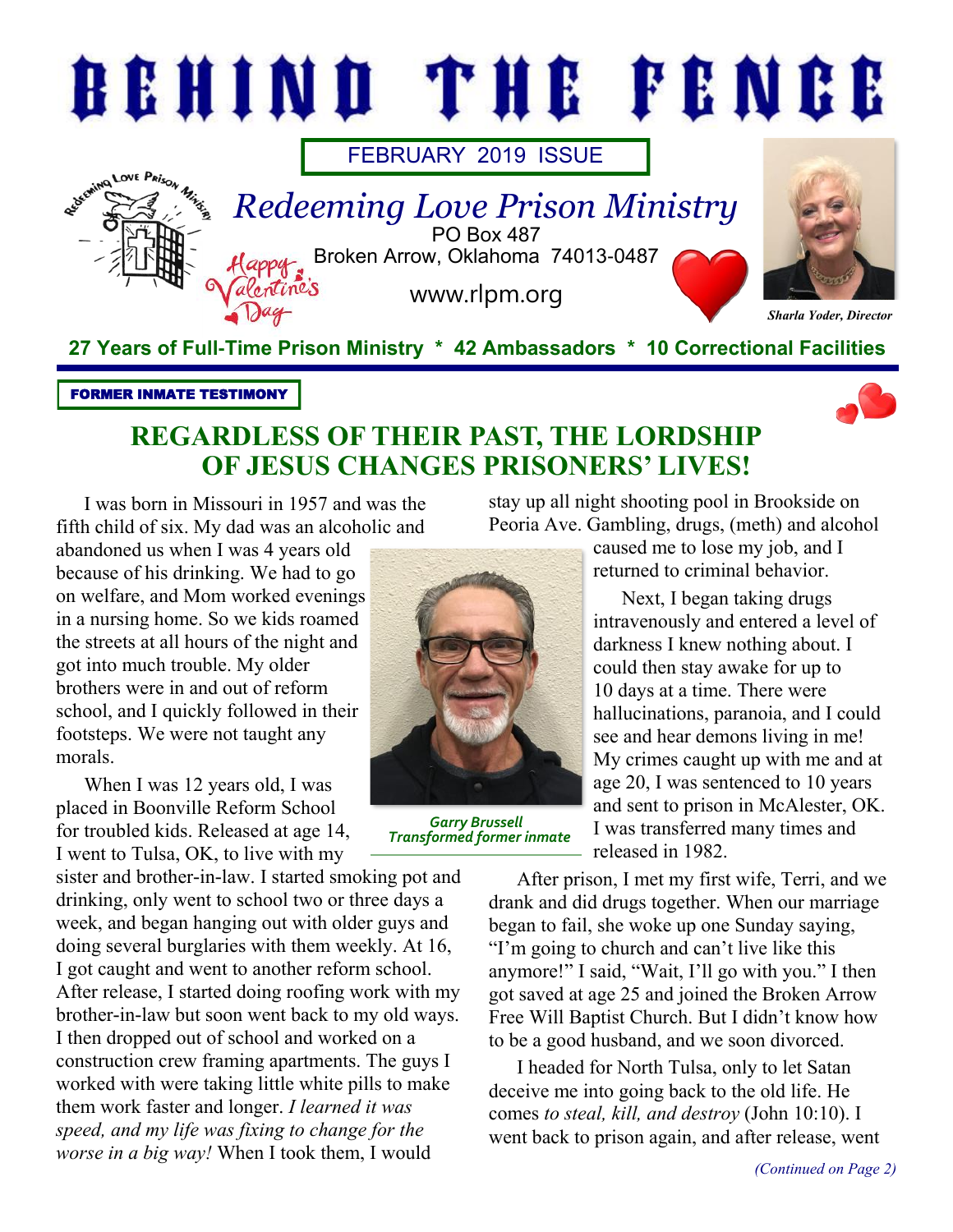#### FORMER INMATE TESTIMONY

#### *(Continued from Page 1)*

to live with my brother, who was going to Destiny Church in Broken Arrow, OK. Although Jesus was my Savior, He was not yet my Lord. It took one more time going to prison before I finally surrendered fully to the Lordship of Jesus Christ.

Galatians 2:20 says, *I have been crucified with Christ; it is no longer I who live, but Christ lives in me; and the life which I now live…I live by faith in the Son of God, who loved me and gave Himself for me*. (nkjv). The fire of God's Word ignited a fire in me that still burns today! That's why I encourage others to begin each day in the Word of God. When I arrived at Jackie Brannon Correctional Facility in McAlester, OK, I met Sharla Yoder and the team from Redeeming Love Prison Ministry. Through their chapel services, they helped me become a disciple of Jesus and I grew and matured in my spiritual life, along with the support group **Celebrate Recovery**.

I am out of prison now, and I have grown to the point where I'm mentoring other men in Celebrate Recovery, sharing my testimony and helping them obtain their success in Christ and His Word as I have! I've got a great job in construction and hope to soon be a part of Redeeming Love Prison Ministry and minister in the prisons to hurting people who are just like I was. I am *living proof* that total surrender to Jesus and faith in His Word brings great success no matter what a person's background is! Anyone who believes and chooses to can enjoy the fruits of a blessed and transformed life in Christ, regardless of their past!

*NOTE: Garry has become a very humble, respectful, disciplined, and loving gentleman who loves to help others. His boss speaks very highly of him as a great employee. We commend him for his courage to overcome many challenges, his dedication to God, and his selfless concern for others. He shared his powerful testimony at our recent Partner Appreciation Dinner and received a standing ovation!* 

### **MINISTRIES JOIN TOGETHER IN PRISON OUTREACH!**

We had a wonderful time of ministry last November as we joined together in unity with **Because of Jesus Ministries** for the fourth time in the last few years. (Please see group photo below.) All eight of us rode together in our van and had a wonderful time of fellowship as we talked, sang, laughed, and prayed. We traveled nearly two hours to McLoud, OK, to minister to the ladies incarcerated at Mabel Bassett Correctional Center.

Connie Witter, founder/director of BOJM, preached a lively message about the fact that we have been given the mind of Christ (Phil 2:5) and all wisdom in every situation as we receive it by faith and grace. Her message was an inspiring encouragement for us all! We gave all of the ladies here mini book P.S. God Loves You! There were 95 women who attended (from the approved half of the yard). **We praise God for 3 ladies who received salvation, 10 who rededicated their lives to the Lord after being backslidden, and 25 who received the infilling of the Holy Spirit!** ALL GLORY TO GOD!



L-R, Angie Davis, Mickie Brooks, Gwen Myrie, Lisa Aldrich, Sharla Yoder, Brenda Toms, Ina Dilldine, & Connie Witter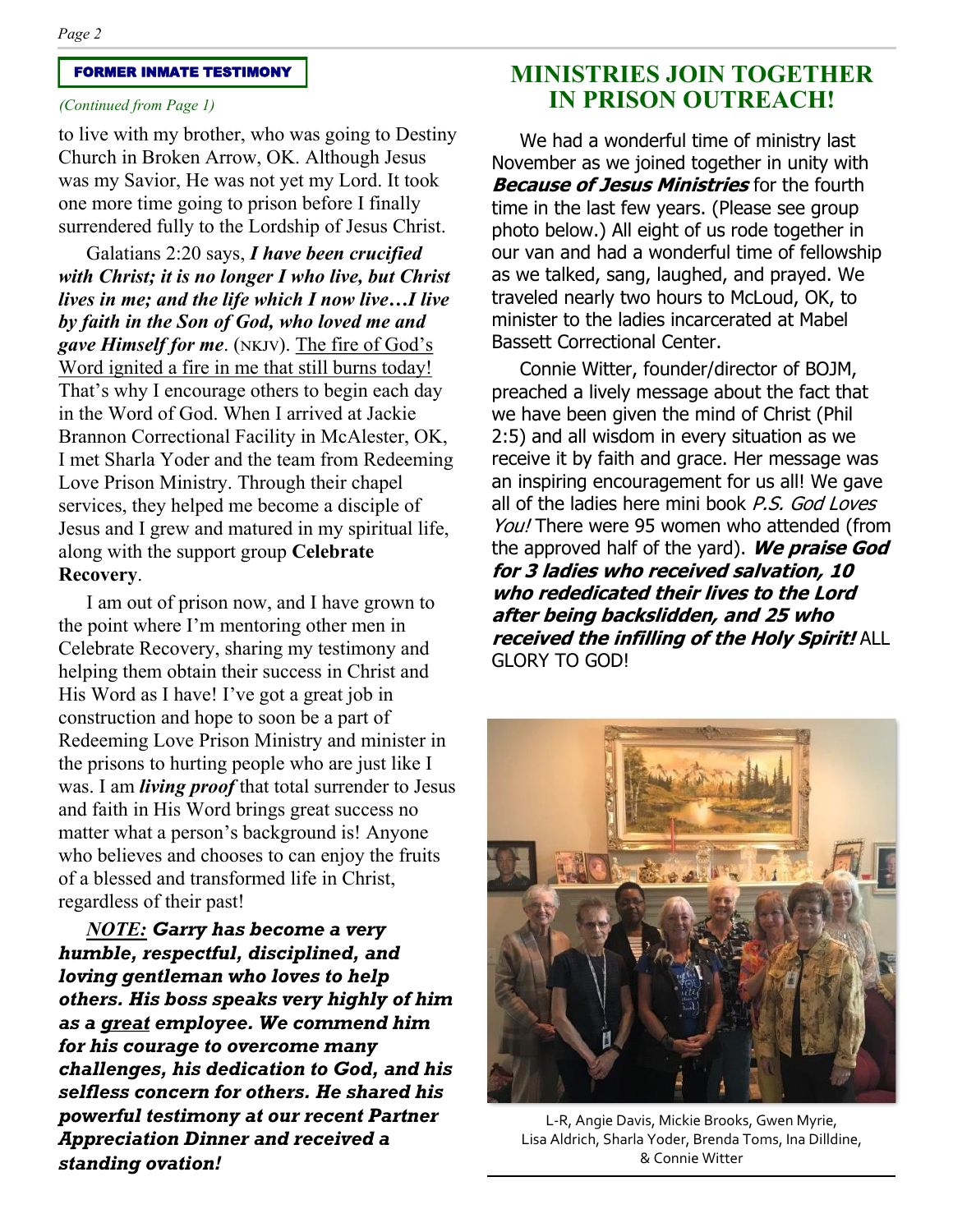**YOU CAN'T START THE NEXT CHAPTER OF YOUR LIFE IF YOU KEEP REREADING THE LAST ONE. "Forgetting those things which are behind…I press toward the mark for the prize of the high calling of God in Christ Jesus" (Philippians 3:13–14 KJV).**

## **2018 PRISON MINISTRY YEAR-END REPORT**

We give God much praise and ALL the glory for all the changed lives in the 10 prisons and the jails where Redeeming Love Prison Ministry reaches out to inmates! Below is the total attendance, number of salvations, rededications, and those who received the infilling of the Holy Spirit in 2018:

| <b>TOTAL ATTENDANCE:</b>       | 4,139 |
|--------------------------------|-------|
| <b>SALVATIONS:</b>             | 269   |
| <b>REDEDICATIONS:</b>          | 1,069 |
| <b>FILLED WITH THE SPIRIT:</b> | 1,028 |

**RELIGION WILL NOT SAVE YOU, CHANGE YOU, HEAL YOU, OR SET YOU FREE… But JESUS DOES! (Facebook post.)**

### **HEART TO HEART**

*by Sharla Yoder, RLPM Director*

It was an excellent year of ministry for RLPM in 2018! But I always want to go from glory to glory with higher and higher expectations of faith to bring more and more glory to our great God! His desire is for an everincreasing number of prisoners to know Him, to grow in their relationship with Him, and fulfill His plan and purpose for their lives!

We believe God is calling more people to become an ambassador with RLPM, to go with us to one or more prisons or jails each month as they are able, and help minister in one or more ways.

We also are believing God for many new precious partners to support us with their prayers and finances. **We currently have two special needs we ask you to prayerfully consider helping us with:**

We are very low on cases of discipleship Bible study workbooks by Andrew Wommack, which we donate to several correctional facilities. (We have a continual number of new inmates that attend our services.) It is one of the best Bible studies I have seen for inmates that gives them a solid foundation of Bible beliefs for their lives! **We need to raise \$2,500 for more to be printed.**

Also, when I took the ministry Honda Odyssey van to the dealer for two recalls, they informed me of other much-needed maintenance: a tune up, several belts to be replaced including the timing belt needed at 100,000 miles; also the water pump, transmission flush/fill, brake fluid, and several filters. **The total cost (with senior discount) is \$1,476.** Both expenses add up to approximately \$4,000.

Our prayer for you this year is Eph. 3:20 (AMP): "**Now to Him who is able to [carry out His purpose and] do superabundantly more than all that we dare ask or think [infinitely beyond our greatest prayers, hopes, or dreams], according to His power that is at work within us."**  May you be extremely blessed! ©

Thank you so very much. We look forward to hearing from you soon!

With much Love, Prayers, and Blessings,

i Tharla